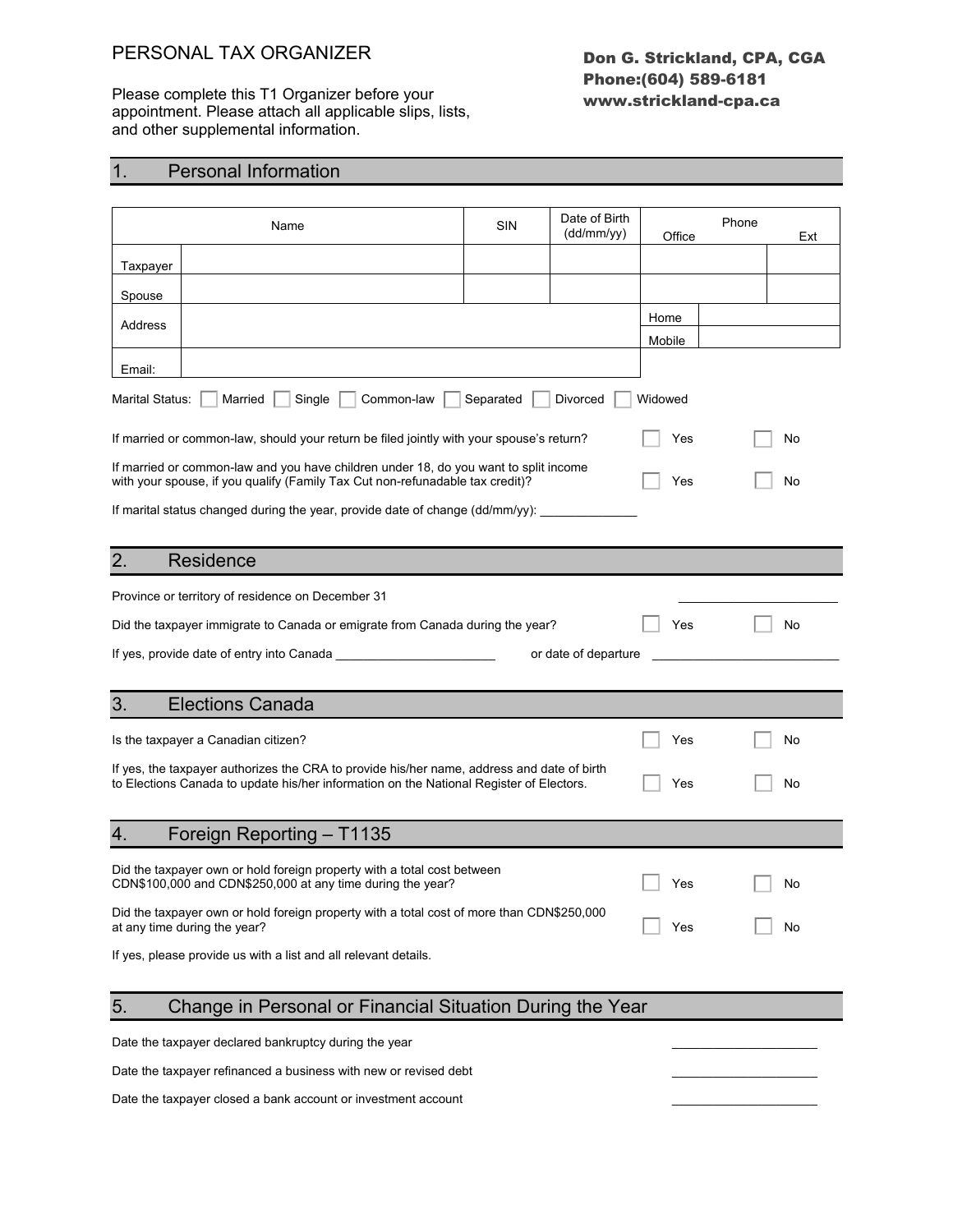# 6. Dependants

| Name                                                                                                          | Relationship | Date of<br><b>Birth</b> | <b>SIN</b> | Physically or<br>Mentally<br>Infirmed? | Income | Child Care<br>Expenses |
|---------------------------------------------------------------------------------------------------------------|--------------|-------------------------|------------|----------------------------------------|--------|------------------------|
|                                                                                                               |              |                         |            |                                        |        |                        |
|                                                                                                               |              |                         |            |                                        |        |                        |
|                                                                                                               |              |                         |            |                                        |        |                        |
|                                                                                                               |              |                         |            |                                        |        |                        |
|                                                                                                               |              |                         |            |                                        |        |                        |
| Universal Child Care Benefits (UCCB) - Is RC62 slip attached?                                                 |              |                         |            | Yes                                    | No     |                        |
| If the taxpayer is a single parent, is the UCCB designated to a dependant?                                    |              |                         |            | Yes                                    | No     |                        |
| <b>General Income/Deductions</b><br>7.                                                                        |              |                         |            |                                        |        |                        |
| T4 slips - Employment income?                                                                                 |              |                         |            |                                        | Yes    | No                     |
| T4A - Commission and self-employment?                                                                         |              |                         |            |                                        | Yes    | No                     |
| T4E - Employment insurance?                                                                                   |              |                         |            |                                        | Yes    | No                     |
| T5007 - Social assistance?                                                                                    |              |                         |            |                                        | Yes    | No                     |
| Employment income or taxable benefits not shown on the T4 slip?                                               |              |                         |            |                                        |        |                        |
| Provide us with the amount paid for union and professional dues as well as<br>the names of the organizations? |              |                         |            |                                        |        |                        |
| List of child care expenses, with receipts, for each child?                                                   |              |                         |            |                                        | Yes    | No                     |
| List of moving expenses paid in the year?                                                                     |              |                         |            |                                        | Yes    | No                     |
| List of spousal support payments made or received?                                                            |              |                         |            |                                        | Yes    | No                     |
| List of deductible employment expenses?                                                                       |              |                         |            |                                        | Yes    | No                     |
| Is a signed form T2200 attached?                                                                              |              |                         |            |                                        | Yes    | No                     |
|                                                                                                               |              |                         |            |                                        |        |                        |
| <b>Pension Income</b><br>8.                                                                                   |              |                         |            |                                        |        |                        |
| T4A - Pension, retirement and annuity income?                                                                 |              |                         |            |                                        | Yes    | No                     |
| T4AP - Canada pension plan benefits?                                                                          |              |                         |            |                                        | Yes    | No                     |
| T4A(OAS) Old age security pension slip/foreign pensions?                                                      |              |                         |            |                                        | Yes    | No                     |
| T4A(RCA) – Retirement compensation arrangements?                                                              |              |                         |            |                                        | Yes    | No                     |
| T4RSP - Registered retirement savings plan income?                                                            |              |                         |            |                                        | Yes    | No                     |
| T4RIF - Registered Retirement income fund income?                                                             |              |                         |            |                                        | Yes    | No                     |
| Does the taxpayer elect to split eligible pension income with his/her spouse or<br>common-law partner?        |              |                         |            |                                        | Yes    | No                     |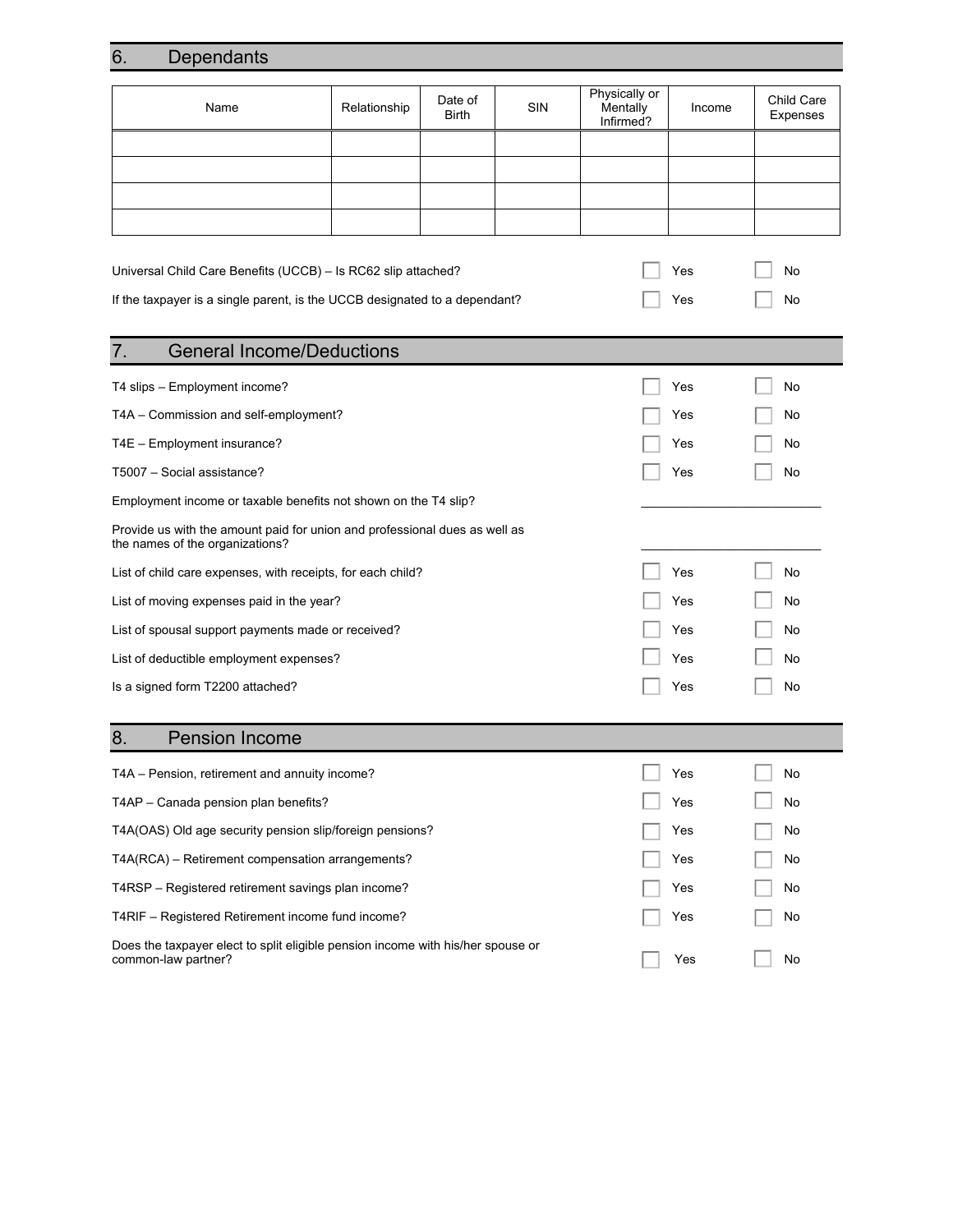| <b>Investment Income/Deductions</b><br>9.                                                                                                         |                  |                     |                   |             |                          |  |
|---------------------------------------------------------------------------------------------------------------------------------------------------|------------------|---------------------|-------------------|-------------|--------------------------|--|
| T3 - Income from trust allocations?                                                                                                               |                  |                     |                   | Yes         | No                       |  |
| T5 - Investment income?                                                                                                                           |                  |                     |                   | Yes         | No                       |  |
| T4PS - Income from profit sharing plans?                                                                                                          |                  |                     |                   | Yes         | No                       |  |
| T5013 - Partnership income?                                                                                                                       |                  |                     |                   | Yes         | No                       |  |
| T5008 - Income from securities transactions?                                                                                                      |                  |                     |                   | Yes         | No                       |  |
| Did the taxpayer dispose of property or investments during the year? If so, provide the following details in a separate list:                     |                  |                     |                   |             |                          |  |
| Description of Property & Quantity                                                                                                                | Date<br>Acquired | Date<br>Disposed of | Sales<br>Proceeds | Cost        | Expenses for<br>Disposal |  |
|                                                                                                                                                   |                  |                     |                   |             |                          |  |
|                                                                                                                                                   |                  |                     |                   |             |                          |  |
|                                                                                                                                                   |                  |                     |                   |             |                          |  |
|                                                                                                                                                   |                  |                     |                   |             |                          |  |
|                                                                                                                                                   |                  |                     |                   |             |                          |  |
| Interest paid to earn                                                                                                                             | Management       |                     |                   | Accounting/ |                          |  |
| investment income                                                                                                                                 | fees             |                     |                   | legal fees  |                          |  |
| 10.<br>Self-Employment/Business Income                                                                                                            |                  |                     |                   |             |                          |  |
| Financial statement(s)/ schedule of revenue and expenses attached?                                                                                |                  |                     |                   | Yes         | No.                      |  |
| Has the taxpayer registered to be eligible for Employment Insurance special benefits?                                                             |                  |                     |                   | Yes         | No                       |  |
| If an owner/manager, did the taxpayer have a shareholder loan outstanding during the year?                                                        |                  |                     |                   | Yes         | No                       |  |
| If yes, provide details of borrowings, repayments, and year-end balance if owner/manager owes the company:                                        |                  |                     |                   |             |                          |  |
|                                                                                                                                                   |                  |                     |                   |             |                          |  |
| If the taxpayer used a vehicle for business, are the vehicle expenses and both total and<br>business mileage attached?                            |                  |                     |                   | Yes         | No                       |  |
| If the taxpayer used a portion of his/her home for business, are the home expenses and<br>both total and business square footage attached?<br>Yes |                  |                     |                   |             | No                       |  |
| Is a list of all asset additions and disposals (including cars, equipment, etc.) attached?                                                        |                  |                     |                   | Yes         | No                       |  |
|                                                                                                                                                   |                  |                     |                   |             |                          |  |
| 11.<br><b>Rental Income</b>                                                                                                                       |                  |                     |                   |             |                          |  |
| If the taxpayer owned rental property, is a statement of rental income attached?                                                                  |                  |                     |                   | Yes         | No                       |  |
| Does the taxpayer also live in the rental property (in which case no CCA should be claimed)?                                                      |                  |                     |                   | Yes         | No                       |  |
|                                                                                                                                                   |                  |                     |                   |             |                          |  |
| 12.<br>RRSP/pool registered pension plan (PRPP) Contributions                                                                                     |                  |                     |                   |             |                          |  |
| T-slip for contributions made attached?                                                                                                           |                  |                     |                   | Yes         | No                       |  |
| Where any amounts repaid during the year to a home buyers' plan or a lifelong learning plan?                                                      |                  |                     |                   | Yes         | No                       |  |